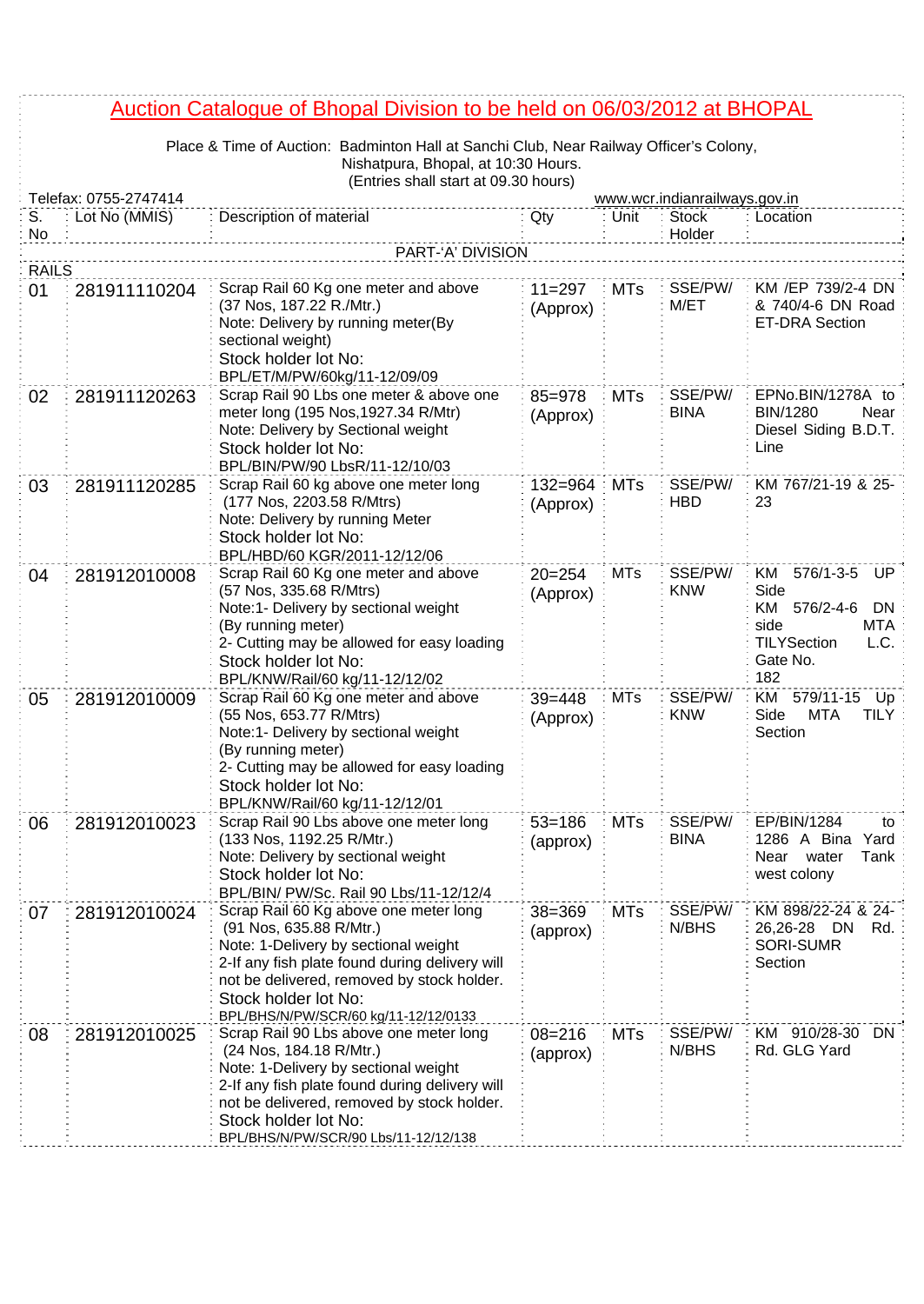| 09 | 281901020035 | Scrap Rail 60 Kg one meter & above long<br>(29 Nos, 219.29 R/Mtr)<br>Note: Delivery by Sectional weighment.<br>Stock holder lot No:<br>BPL/BHS/S/PW/60 kg/11-12/01/24                                                                                                                                                                    | $13 = 232$<br>(approx)  | <b>MTs</b> | SSE/PW/<br>S/BHS   | KM 890/15-17 and<br>890/27-29 Up Road<br><b>BHS Yard</b>                                      |
|----|--------------|------------------------------------------------------------------------------------------------------------------------------------------------------------------------------------------------------------------------------------------------------------------------------------------------------------------------------------------|-------------------------|------------|--------------------|-----------------------------------------------------------------------------------------------|
| 10 | 281901020036 | Unserviceable Rail 60 Kg<br>(114 Nos, 573.90 R/Mtr)<br>Note: Delivery by Running Meter.<br>Stock holder lot No:<br>BPL/HD/S/R/11-12/07                                                                                                                                                                                                   | $34 = 629$<br>(approx)  | <b>MTs</b> | SSE/PW/<br>S/Harda | KM 650/30-32<br>Dn.<br>Road                                                                   |
| 11 | 281901020046 | Scrap Rail 60 Kg One meter & above one<br>$19 = 669$<br>meter long(79 Nos, 325.97 R/Mtr.)<br>(approx)<br>Note: delivery by sectional weight<br>Stock holder lot No:<br>BPL/BHS/S/PW/60 kg/11-12/26                                                                                                                                       |                         | <b>MTs</b> | SSE/PW/<br>S/BHS   | KM 880/25-27<br>Up<br>Road SCI yard                                                           |
| 12 | 281912020090 | Scrap Rails 52 Kgs above 01 Mtrs long, (47<br>Nos, 383.88 R/Mtrs,)<br>Note:1- delivery by sectional weight,<br>2-cutting permission may be allowed for<br>easy loading,<br>3- F/P are not part of lot, if found may be<br>return to S/holder,<br>Stock holder lot No:<br>BPL/BHS/PW/SC Rail 52 kg/2011-12/01/20.                         | $19 = 919$<br>(approx)  | <b>MTs</b> | SSE/PW/<br>/S/BHS  | EP KM 874/2-4 Dn<br>Rd at SMT Yard.                                                           |
| 13 | 281912020091 | Scrap Rails 60 Kgs, Illrd class above 01<br>Mtrs long (111 Nos, 1304.60 R/Mtrs,)<br>Note:1- delivery by sectional weight,<br>2-.cutting permission may be allowed for<br>easy loading<br>3- F/Plate will nor be delivered during<br>delivery will be removed by S/holder,<br>Stock holder lot No:<br>BPL/S BPL/60 Kg Rail/11-12/02/08.   | 78=719<br>(approx)      | <b>MTs</b> | SSE/PW//<br>S/BPL  | Between BKA-ODG<br>KM 793/8-10 and<br>16-18 DN side                                           |
| 14 | 281912020092 | Scrap Rails 60 Kgs, Illrd class above 01<br>Mtrs long<br>207 Nos, 2540.91 R/Mtrs,) Note: 1-<br>delivery by sectional weight,<br>2-cutting permission may be allowed for<br>easy loading<br>3- F/Plate will nor be delivered during<br>delivery will be removed by S/holder,<br>Stock holder lot No:<br>BPL/S BPL/60 Kg Rail/11-12/02/07. | $153 = 318$<br>(approx) | <b>MTs</b> | SSE/PW//<br>S/BPL  | Between BKA-ODG<br>KM 791/26-28 DN<br>Kanchi 792/4-8 Dn,<br>792/12-14 Dn and<br>792/16-18 Dn. |
| 15 | 281912020093 | Scrap Rails 60 Kgs, Illrd class above 01<br>Mtrs long (220 Nos, 2529.46 R/Mtrs,)<br>Note:1-delivery by sectional weight,<br>2-cutting permission may be allowed for<br>easy loading<br>3. F/Plate will nor be delivered during<br>delivery will be removed by S/holder,<br>Stock holder lot No:<br>BPL/S BPL/60 Kg Rail/11-12/02/06.     | $152 = 627$<br>(approx) | <b>MTs</b> | SSE/PW//<br>S/BPL  | Between BKA-ODG<br>KM 791/4-6, 6-8, 8-<br>12, and 14-16 DN<br>side Kanchi.                    |
| 16 | 281912020094 | Scrap Rails 60 Kgs, Illrd class above 01<br>Mtrs long, (271 Nos, 2596.01 R/Mtrs,)<br>Note: delivery by sectional weight,<br>Stock holder lot No:<br>BPL/BAQ/PW/60 R/2011-12/11.                                                                                                                                                          | 156=643<br>(approx)     | <b>MTs</b> | SSE/PW/<br>BAQ     | KM 958/18-22, KM<br>958/23-25, 27-29,<br>33-35, 958/39 to<br>959/1 & 959/1-3 Up<br>Rd.        |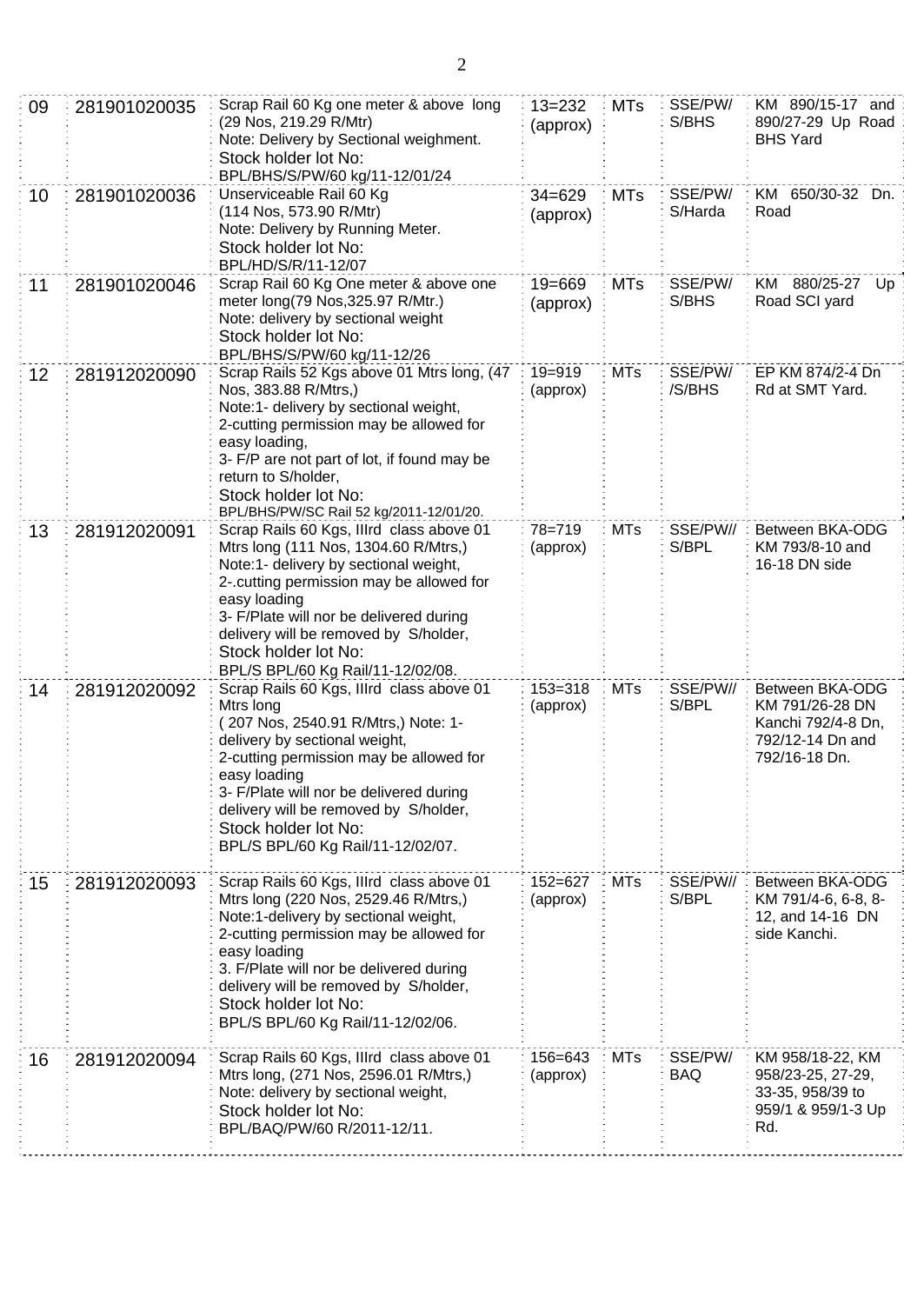| 17 | 281912020095 | Unserviceable Rails 60 Kgs, Illrd class<br>176=866<br>above 01 Mtrs long (274 Nos, 2931.16<br>(approx)<br>$R/M$ trs,)<br>Note:1- delivery by sectional weight,<br>2- cutting permission may allowed for easy<br>loading,<br>Stock holder lot No:                                                                                                                                                                                                                                                                                                                                                                                                                                                                                                                                                                       |                        | <b>MTs</b> | SSE/PW/<br>S/BPL       | Between BKA-ODG<br>KM 792/19-23 up<br>side 792/20-793/8<br>DN side, 793/3-5,<br>11-15, 23-25, UP<br>side. 793/24-26 DN<br>side and 793/41-45<br>UP side.                                                                                 |
|----|--------------|------------------------------------------------------------------------------------------------------------------------------------------------------------------------------------------------------------------------------------------------------------------------------------------------------------------------------------------------------------------------------------------------------------------------------------------------------------------------------------------------------------------------------------------------------------------------------------------------------------------------------------------------------------------------------------------------------------------------------------------------------------------------------------------------------------------------|------------------------|------------|------------------------|------------------------------------------------------------------------------------------------------------------------------------------------------------------------------------------------------------------------------------------|
| 18 | 281912020099 | BPL/PW/S/R/60 KG/2011/02.<br>Scrap . 90 Lbs xing (1:81/2), 52 Kg T/Rail and<br>$38 = 564$<br>90 Lbs Diamond xing.<br>(approx)<br>A-All Scrap items are 90 Lbs Xing 1 in 8.5<br>1. Check Rail 90 Lbs = 88 Nos.<br>2. Tongue Rail 4.72M (90 Lbs)= 95 Nos.<br>3- Tongue Rail 4.72M (90 Lbs)=04 Nos<br>1-Tongue Rail 4.72 M (52 kg)=05 Nos<br>2. Tongue Rail 7.62 M (52 kg) 07 Nos<br>B-All Scrap Items are 90 Lbs Diamond Xing<br>1. Elbow Rail = 01 No<br>2-Wing Rail(4.38 R/M) = 05 No<br>3. Wing Rail(5.39 R/M) = 02 Nos.<br>4. Wing Rail (3.23R/M)=01 No<br>5-Wing Rail(3.54R/M)=01 No<br>6-Wing Rail(3.50 R/M)=01 No,<br>7. Check Rail $(3.13R/M) = 01$ Nos.<br>8-Check Rail(4.40 R/M)=04 Nos<br>$9$ -Vee Rail = 04 Nos.<br>Delivery by Actual weighment,<br>Stock holder lot No:<br>BPL/ET yd/P & Xing/11-12/01-12. |                        | <b>MTs</b> | SSE/PW/<br>Yard/ET     | GC-40 L 1099-1101,<br>GC-5 HER 1465-<br>1469, GC 40 L<br>1099-1101, Behind<br>office compound, SL<br>1038-1039, GC-5,<br>HER-1469-1471,<br><b>Behind office</b><br>compound SL-<br>1038-1039, Behind<br>office compound SL<br>1039-1040. |
| 19 | 281912020100 | A-Unserviceable scrap 90 Lbs built<br>up Xing 1 in 8.5 complete = $32$ Nos<br>B- Unserviceable scrap 52 Kgs built up xing<br>1 in 8.5 Complete = $12$ Nos<br>Total C.I. in material $= 3.780$ MTs<br>Note: delivery by Actual weighment,<br>Stock holder lot No:<br>BPL/ET yd/Built Xing/11-12/01-11.                                                                                                                                                                                                                                                                                                                                                                                                                                                                                                                  | $30 = 480$<br>(approx) | <b>MTs</b> | SSE/PW/<br>Yard/ET     | GC 4 HER 1027-<br>1037, Behind office<br>compound SL 1038-<br>1039, GC 5 HER<br>1465-1419                                                                                                                                                |
| 20 | 281912020101 | Sc. Point & Crossing 52 Kgs III class Rail<br>broken & crack, released from 52 Kgs T/Out<br>work, (106 Nos)<br>Note :- 1-Delivery by actual weighment<br>2- Cutting permission may be allowed for<br>easy loading,<br>Stock holder lot No:<br>BPL/BIN/PW/Pt & Xing/52 Kgs/T/Out/2011-<br>12/02/06.                                                                                                                                                                                                                                                                                                                                                                                                                                                                                                                     | $29 = 057$<br>(approx) | <b>MTs</b> | SSE/PW/<br><b>Bina</b> | EP No. BIN/1258 to<br>BIN/1262 Dn Yard<br>receiving.                                                                                                                                                                                     |
| 21 | 281912020102 | Scrap Point & crossing 90 Lbs III class<br>Rail broken & crack, released from 90 Lbs<br>T/Out work, (186 Nos)<br>Note :- 1- Delivery by actual weighment<br>2- Cutting permission may be allowed for<br>easy loading,<br>Stock holder lot No:<br>BPL/BIN/PW/Pt & Xing/90 Lbs/T/Out/2011-<br>12/02/07.                                                                                                                                                                                                                                                                                                                                                                                                                                                                                                                  | $33 = 987$<br>(approx) | <b>MTs</b> | SSE/PW/<br>Bina        | EP No. BIN/1258 to<br>BIN/1262 Dn Yard<br>receiving.                                                                                                                                                                                     |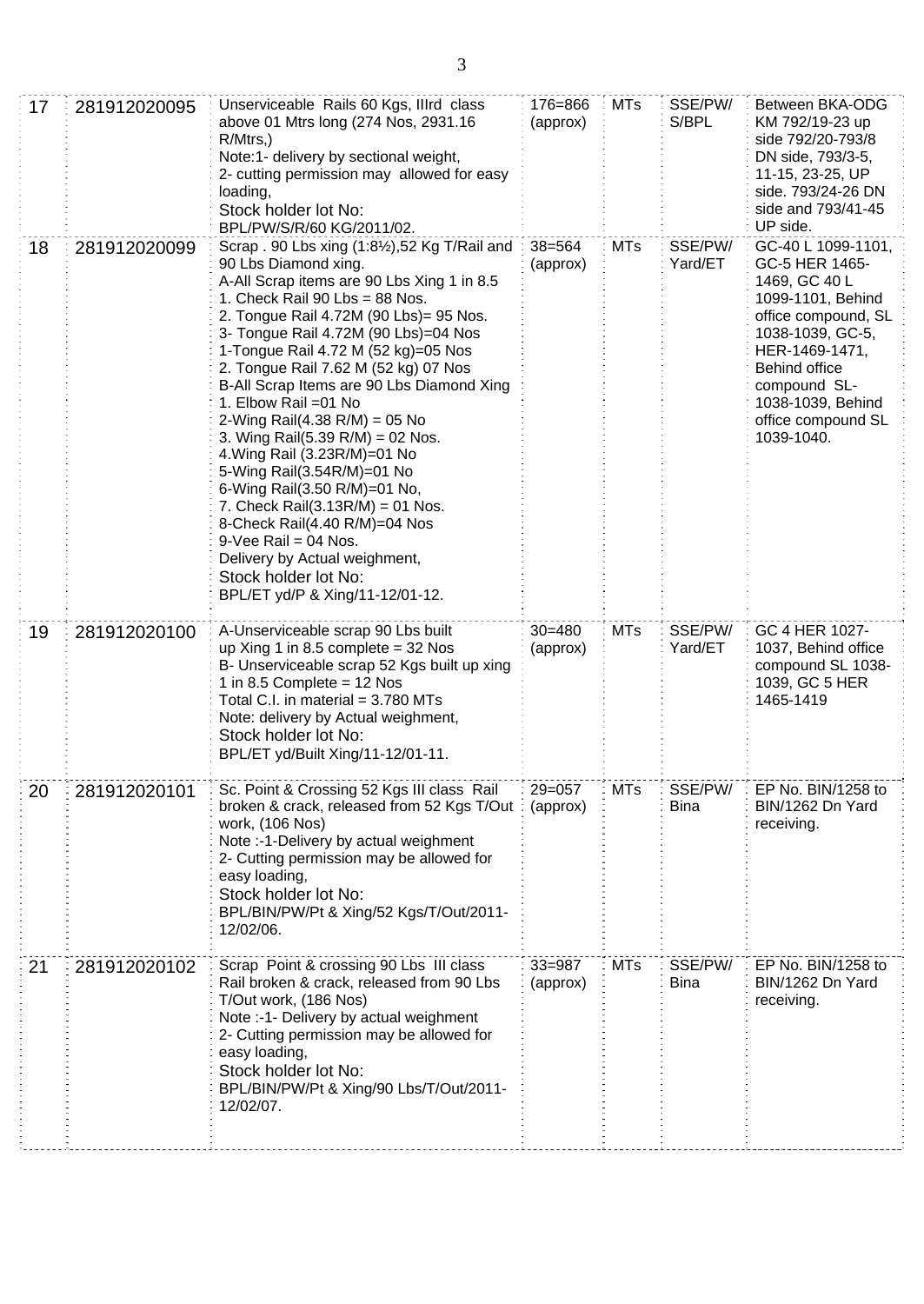| 22 | 281912020119 | Scrap Rail 52 Kg one meter long & above<br>$53 = 360$<br>(134 Nos, 1028.33 R/Mtr.)<br>(approx)<br>Note:1- Delivery by sectional<br>weight(Running Meter)<br>2-If any fish plate found during delivery will<br>not be delivered, removed before delivery.<br>Stock Holder lot No:<br>BPL/BHS/N/PW/SCR/52 Kg/11-12/02/03             |                        | <b>MTs</b> | SSE/PW/<br>N/BHS         | KM 910/23-25 & 25-<br>27 UP Rd. GLG-<br>Yard                        |
|----|--------------|------------------------------------------------------------------------------------------------------------------------------------------------------------------------------------------------------------------------------------------------------------------------------------------------------------------------------------|------------------------|------------|--------------------------|---------------------------------------------------------------------|
| 23 | 281912020120 | Scrap Rail 52 Kg above one meter long<br>$102 = 669$<br>(170 Nos, 1978.58 R/Mtr.)<br>(approx)<br>Note:1- Delivery by Running Meter.<br>2-Cutting permission may be allowed for<br>easy loading.<br>3-F.P. & J.FP are not part of lot may be<br>removed before delivery<br>Stock Holder lot No:<br>BPL/MOJ/PW/SCR/52 Kg/11-12/02/31 |                        | MTs        | SSE/PW/<br><b>MOHANA</b> | KM 1236/2-3 RHS of<br>Track                                         |
| 24 | 281912020121 | Scrap Rail 52 Kg above one meter long<br>138=088<br>(230 Nos, 2661.16 R/Mtr.)<br>(approx)<br>Note:1- Delivery by Running Meter.<br>2-Cutting permission may be allowed for<br>easy loading.<br>3-F.P. & J.FP are not part of lot may be<br>removed before delivery<br>Stock Holder lot No:<br>BPL/MOJ/PW/SCR/52 Kg/11-12/02/32     |                        | <b>MTs</b> | SSE/PW/<br><b>MOHANA</b> | KM 1237/1-2 RHS of<br>Track                                         |
| 25 | 281912020122 | Scrap Rail 52 Kg above one meter long<br>(195 Nos, 3075.47 R/Mtr.)<br>Note:1- Delivery by Running Meter.<br>2-Cutting permission may be allowed for<br>easy loading.<br>3-F.P. & J.FP are not part of lot may be<br>removed before delivery<br>Stock Holder lot No:<br>BPL/MOJ/PW/SCR/52 Kg/11-12/02/33                            | 159=586<br>(approx)    | <b>MTs</b> | SSE/PW/<br><b>MOHANA</b> | KM 1250/5 & KM<br>1251/3 RHS of<br>Track (1250/4-6 &<br>$1251/2-4)$ |
| 26 | 281912020123 | Scrap Rail 60 kg one meter long & above<br>(110 Nos, 1006.05 R/Mtr.)<br>Note: 1-Delivery by Sectional weight only.<br>2- If any fish plate found during delivery will<br>not be delivered, removed before delivery<br>Stock Holder lot No:<br>BPL/BHS/N/PW/SCR/60 Kg/11-12/01/01                                                   | $60 = 705$<br>(approx) | <b>MTs</b> | SSE/PW/<br>N/BHS         | KM 930/0-2 B/W Up<br>& Dn & 930/2-4,4-6<br>DN Rd. BAQ-RKD<br>Sec.   |
| 27 | 281912020124 | Scrap Rail 60 kg one meter long & above<br>(45 Nos, 227.21 R/Mtr.)<br>Note: 1-Delivery by Sectional weight only.<br>2- If any fish plate found during delivery will<br>not be delivered, removed before delivery<br>Stock Holder lot No:<br>BPL/BHS/N/PW/SCR/60 Kg/11-12/02/01                                                     | $13 = 710$<br>(approx) | <b>MTs</b> | SSE/PW/<br>N/BHS         | KM 894/8-10 &<br>895/6-8 DN BHS-<br>SORI Sec.                       |
| 28 | 281912020125 | Scrap Rail 60 kg one meter long & above<br>(46 Nos, 542.71 R/Mtr.)<br>Note: 1-Delivery by Sectional weight only.<br>2- If any fish plate found during delivery will<br>not be delivered, removed before delivery<br>Stock Holder lot No:<br>BPL/BHS/N/PW/SCR/60 Kg/11-12/02/02                                                     | $32 = 747$<br>(approx) | <b>MTs</b> | SSE/PW/<br>N/BHS         | KM 901/14-18 DN<br>SORI-SUMR Sec.                                   |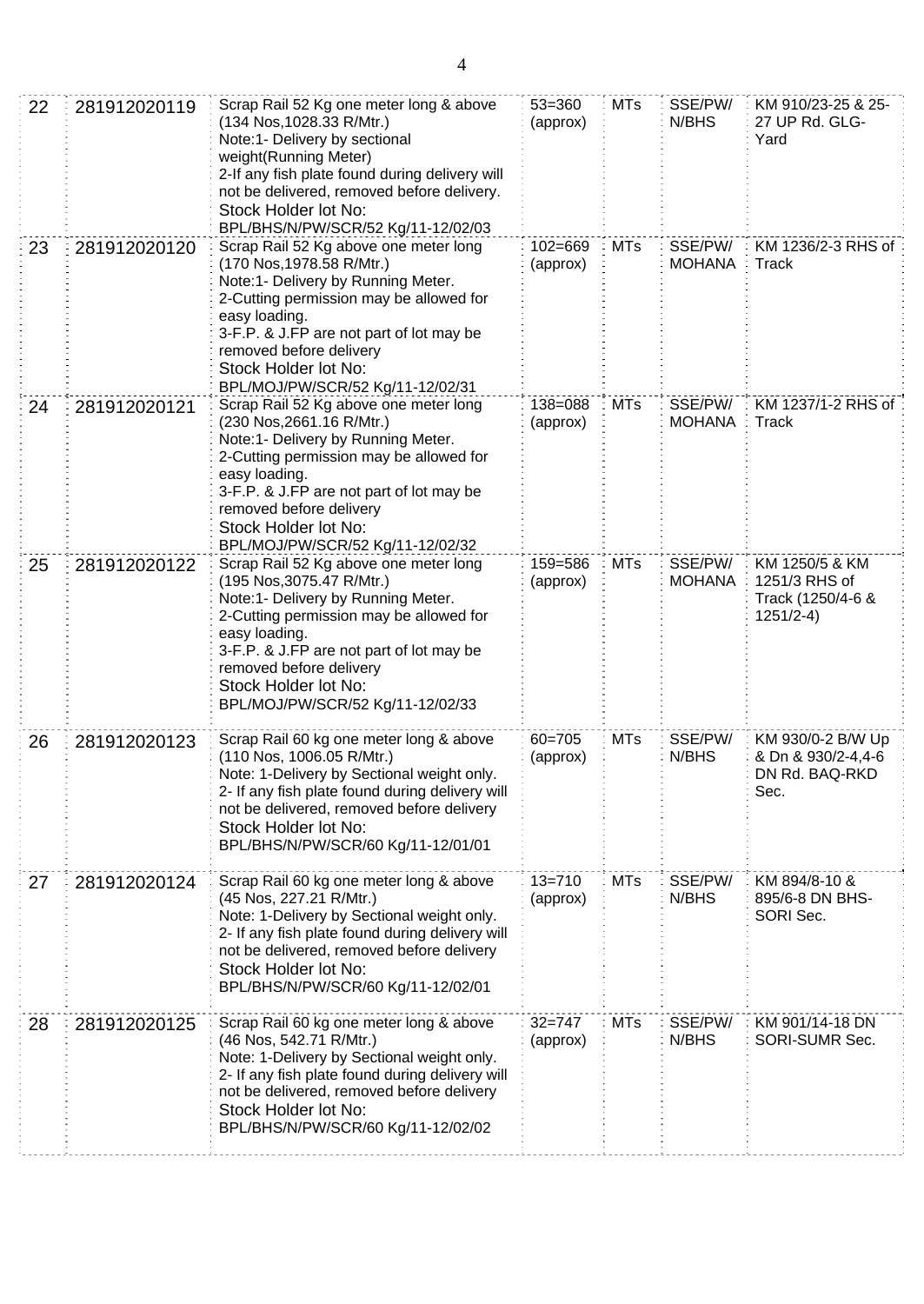| 29    | 281912020127 | Scrap Rail 52 Kg above one meter long<br>(164 Nos, 1577.35 R/Mtr.)<br>Note:1- Delivery by sectional weight<br>Stock Holder lot No:<br>BPL/SVPI/52 Kg/11-12/25                                                                                                                                                                                                                                    | $81 = 849$<br>(approx) | <b>MTs</b> | SSE/PW/<br><b>SVPI</b> | KM 1208/2-3 RH/LH<br>Side SVPI-MOJ<br>Section                                                                                 |
|-------|--------------|--------------------------------------------------------------------------------------------------------------------------------------------------------------------------------------------------------------------------------------------------------------------------------------------------------------------------------------------------------------------------------------------------|------------------------|------------|------------------------|-------------------------------------------------------------------------------------------------------------------------------|
| 30    | 281912020128 | Scrap Rail 52 Kg above one meter long<br>(165 Nos, 1755.55 R/Mtr.)<br>Note:1- Delivery by sectional weight<br>Stock Holder lot No:<br>BPL/SVPI/52 Kg/11-12/26                                                                                                                                                                                                                                    | $91 = 095$<br>(approx) | <b>MTs</b> | SSE/PW/<br><b>SVPI</b> | KM 1251/7-8 RH<br>Side SVPI-MOJ<br>Section                                                                                    |
| P.WAY |              |                                                                                                                                                                                                                                                                                                                                                                                                  |                        |            |                        |                                                                                                                               |
| 31    | 281911050060 | A-Released Girder Bridge Span 2x6.18 M<br>$9 = 442$<br>(2 Nos)<br>(approx)<br>B- Released Girder Bridge Span 1x6.18 M<br>$(1$ No)<br>Note :1-Delivery by actual weighment<br>2-Cutting May be allowed for easy loading.<br>Stock holder lot No:<br>BHS/PW/Sc Girder /10-11/01/07                                                                                                                 |                        | <b>MTs</b> | SSE/PW/<br>N/BHS       | 1-KM 920/23-27EP<br>Up Road PAI Yard<br>KM 920/31-33<br>2-<br>EPUp<br>Road<br>PAI<br>Yard                                     |
| 32    | 281901020053 | 1- Scrap Broken CST-9 with Tie bar &<br>Cotters attached coupled corroded<br>$(199$ Nos)<br>2- Scrap Broken CST-9 Single with<br>attached broken Tie bar & Cotters corroded<br>$(95$ Nos)<br>Note: Delivery by actual weightment<br>Stock holder lot No:<br>BPL/'N'BPL/CI Gr.II/11-12/12/12                                                                                                      | $23 = 161$<br>(approx) | <b>MTs</b> | SSE/PW/<br>N/BPL       | 1-In BPL Loco Near<br>the Tool Box No.7 KM<br>No.<br>WL?1011-<br>EP<br>WL/1013<br>2-In BPL Loco bethind<br>of Electric office |
| 33    | 281901020057 | Scrap C.I. Pot 80 Lbs broken & Corroded<br>(106 Nos)<br>Note: Delivery by actual weighment<br>Stock holder lot No:<br>BPL/'N' BPL/GI gr.II/11-12/12/13                                                                                                                                                                                                                                           | $09 = 820$<br>(approx) | <b>MTs</b> | SSE/PW/<br>N/BPL       | In BPL Loco behind of<br>Tool box U. No. 7 EP<br>No. WL/1011-WL/1013                                                          |
| 34    | 281912020068 | Scrap C.I. Gr.II CST-9 Plate coupled intact<br>heavy rusted<br>Note: Delivery by number(pair)<br>Stock holder lot No:<br>BPL/ET/PW/SC.CI Gr.II/11-12/09/01                                                                                                                                                                                                                                       | 213                    | Pair       | SSE/PW/<br>ЕT          | EP-1153 to EP-1161<br>Engg. Siding<br>ET- Passenger Yard                                                                      |
| 35    | 281912020108 | Scrap Slide Chair released from 52 kg/90<br>Lbs Track<br>1-52 Kg Sec. Drg No.T-4930 M(271 Nos)<br>2-90 Lbs Sec. Drg No.T-4931 M (29 Nos)<br>Note: Delivery by Nos only<br>Stock holder lot No:<br>BPL/BIN/PW/Slide Chair/52 kg & 90<br>Lbs/11-12/12                                                                                                                                              | 300                    | Nos.       | SSE/PW/<br><b>BINA</b> | SSE/PW/BINA office<br>compound Bina (B)                                                                                       |
| 36    | 281912020112 | Scrap C.I. Gr.II Consisting of<br>A-Scrap C.I. Pot coupled broken mixed-125<br>pairs<br>B-Scrap C.I. Pot broken with loose Tie bar-<br>24 Pair<br>C-Scrap CST-9 plate single attached with<br>Tie bar (Minor small)-11 Nos<br>Note: 1-Delivery by actual weight<br>2-Cutting may be allowed during delivery for<br>easy loading.<br>Stock holder lot No:<br>BPL/BHS/PW/S/SS CI Gr.II/11-12/09/09 | $10 = 990$<br>(approx) | <b>MTs</b> | SSE/PW/<br>S/BHS       | EP KM 864/4-6 DN<br>Rd. DWG Yard                                                                                              |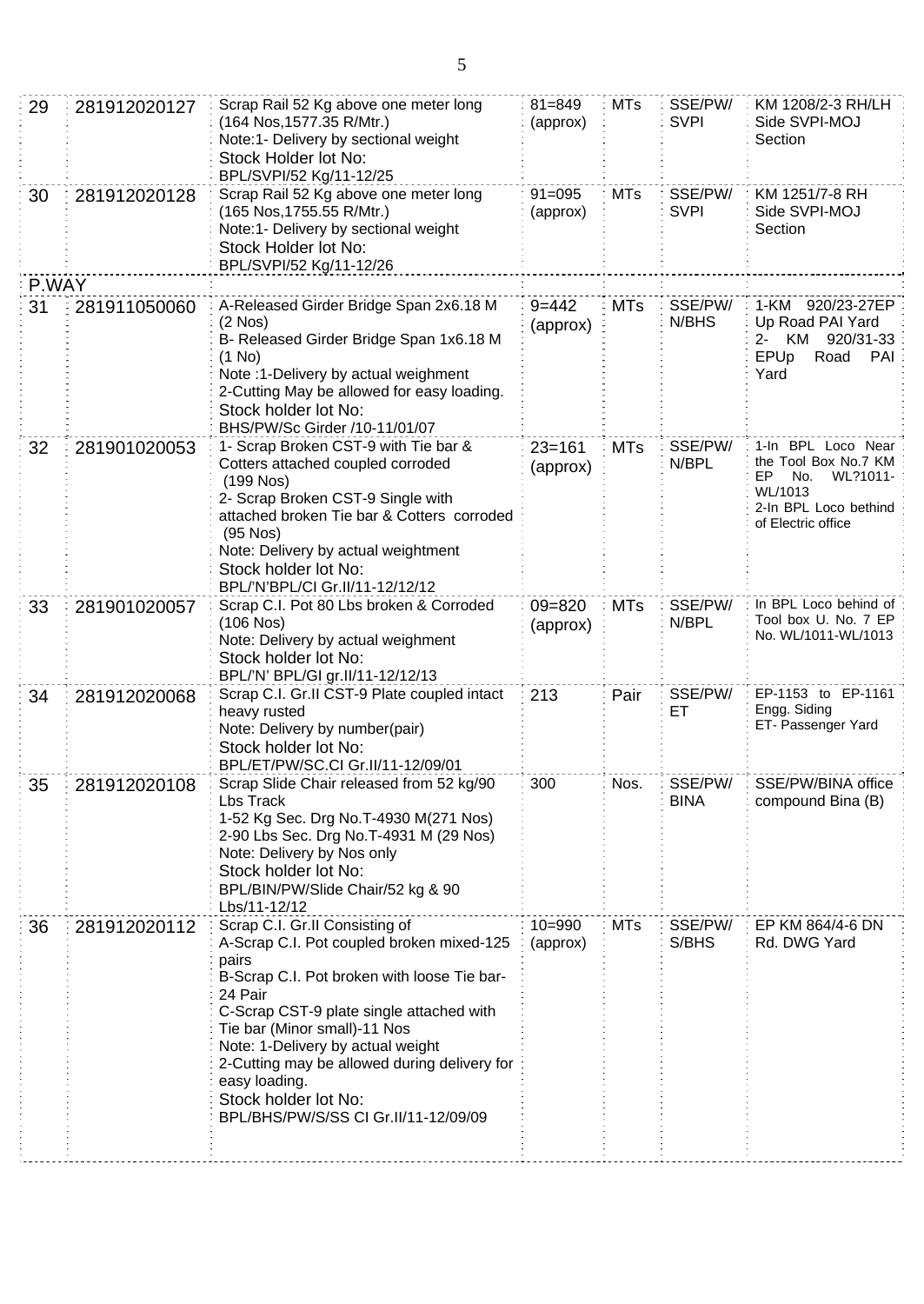| 37 | 281912020126                                                                                                                                                                                                                                                                     | Scrap CST-9 plate Single/Intact C.I. Gr.I<br>Drg. No. T-478(M) released from 52 kg Rail<br>section.<br>Note: Delivery by No. only.<br>Stock Holder lot No:<br>BPL/MOJ/PW/Sc.CST-9/11-12/02/34                                                                                                                                                                                          | 4620                   | <b>Nos</b> | SSE/PW/<br><b>MOHANA</b>  | KM 1295/4-5 RHS of<br>Track Panihar Yard.                                      |
|----|----------------------------------------------------------------------------------------------------------------------------------------------------------------------------------------------------------------------------------------------------------------------------------|----------------------------------------------------------------------------------------------------------------------------------------------------------------------------------------------------------------------------------------------------------------------------------------------------------------------------------------------------------------------------------------|------------------------|------------|---------------------------|--------------------------------------------------------------------------------|
| 38 | 281912020129                                                                                                                                                                                                                                                                     | Scrap C.I. Gr.I CST-9 Single & Intact Drg.<br>No. T-478 released from 52 kg Rail section.<br>Note: Delivery by No. only.<br>Stock Holder lot No:<br>BPL/SVPI/CST-9/2011-12/23                                                                                                                                                                                                          | 1648                   | <b>Nos</b> | SSE/PW/<br><b>SVPI</b>    | <b>BDWS Yard KM</b><br>1142/6-7 RH Side                                        |
| 39 | 281912020130<br><b>NEW</b>                                                                                                                                                                                                                                                       | Scrap C.I. Gr.I CST-9 Single & Intact Drg.<br>No. T-478 released from 52 kg Rail section.<br>Note: Delivery by No. only.<br>Stock Holder lot No:<br>BPL/SVPI/CST-9/2011-12/24                                                                                                                                                                                                          | 2460                   | <b>Nos</b> | SSE/PW/<br><b>SVPI</b>    | <b>BDWS Yard KM</b><br>1142/5-6 RH Side                                        |
|    | <b>NON FERROUS</b>                                                                                                                                                                                                                                                               |                                                                                                                                                                                                                                                                                                                                                                                        |                        |            |                           |                                                                                |
| 40 | Scrap Carbon Brush with copper tail<br>281911090185<br>released from Loco equipments.<br>Note: 1-If any other material is found while<br>delivery, which is strictly restricted & it can<br>not be delivered<br>Stock Holder's Lot No.<br>ET/TRS/CS/Scrap/NF/Carbon Brush/06/113 |                                                                                                                                                                                                                                                                                                                                                                                        | 1100<br>(Approx)       | Kgs        | SSE/CS/<br>ELS/TRS/<br>EТ | "A" in Scrap Room<br>No.3 at A.C. Loco<br>Shed Itarsi                          |
| 41 | 281912020075                                                                                                                                                                                                                                                                     | Condemned copper with bross Various types<br>Radiator core such as modified, conventional<br>and largers types with minor ferrous attachment<br>Note: If any other material is found while<br>delivery, which is strictly restructed & it can not<br>be delivered.<br>Stock Holder's Lot No.<br>SSE/D/ET/11-12/11                                                                      | 18305<br>(approx)      | Kgs        | SSE/DSL/<br>ЕT            | Location :-Near Mech<br>H/R Section Main gate<br>in Diesel Loco Shed<br>Itarsi |
| 42 | 281912020083                                                                                                                                                                                                                                                                     | Condemned Scrap unserviceble Different type of<br>DCElect.Fuel pump motor, Crank case motor<br>dust syclonic motor tacko & Axzaler Gen.with or,<br>without Armacher Released from WDM2 Diesel<br>Locomotive<br>Note: If any other material is found while<br>delivery, which is strictly restructed & it can not<br>be delivered<br>Stock Holder Lot No:<br>SSE/D/ET/DC Motor/11-12/25 | 13884<br>(approx)      | Kgs        | SSE/DSL/<br>ET            | "A"Motor<br>Vehicle<br>section<br>garage<br>No.03 Diesel Loco<br>Shed Itarsi   |
| 43 | 281912020116                                                                                                                                                                                                                                                                     | Condemned Various Type Armature such as<br>T/Motor & Main Generator and Azellay<br>generator, BKBL generator with Non ferrous &<br>with minor Insulation released from Diesel<br>Locomotive<br>Note: Delivery by actual weighment.<br>Stock Holder Lot No:<br>SSE/D/ET/Armature/11-12/26                                                                                               | $56 = 000$<br>(approx) | <b>MTs</b> | SSE/DSL/<br>ET            | Scrap Yard: A" Area<br>BB end in Diesel<br>Loco Shed Itarsi                    |
| 44 | 281912020118                                                                                                                                                                                                                                                                     | Scrap Finger Contact with Shunt, Drum Contact,<br>C & T type, Contact tips, Line Contactor, Fixed &<br>Mobile tips with Silver attachment.<br>Note: Delivery by actual weighment.<br>Stock Holder Lot No:<br>ET/TRS/CS/Scrap/NF/Finger/Drum/Line<br>Contactor/06/127                                                                                                                   | 712=000<br>(approx0    | Kgs        | SSE/CS/<br><b>TRS/ET</b>  | 'H' in Scrap Room<br>No.3 at AC<br>Loco<br>Shed Itarsi                         |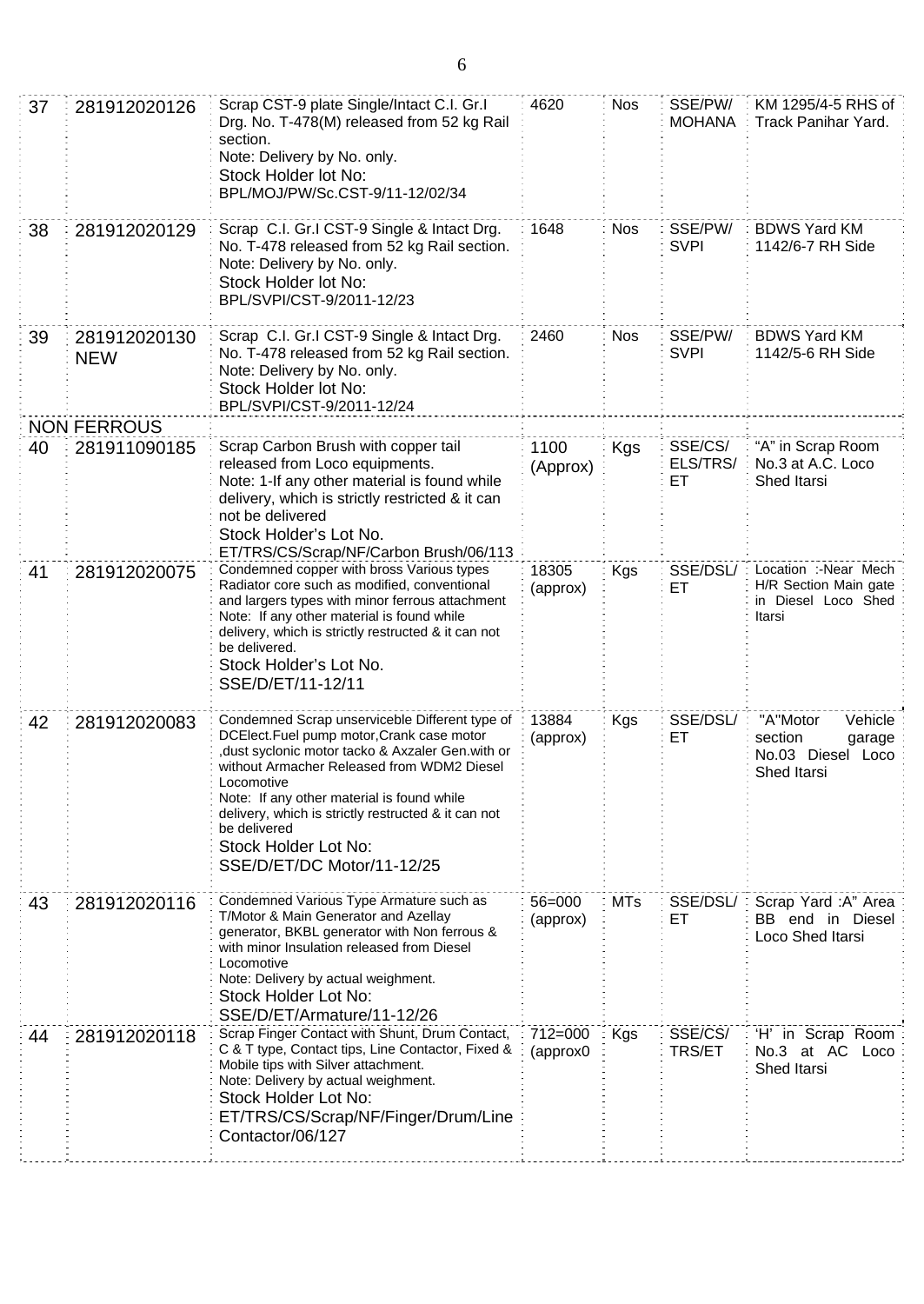| 45 | 281911060103         | Scrap Copper Tipes CK 1, CK 2 power<br>contractor with silver attachment released<br>from diesel locomotive<br>Note: If any other material is found while<br>delivery which is strictly restricted & it can<br>not be delivered<br>Stock Holder Lot No:SSE/D/ET/10-11/26                                                                                                                                                                                                                                                                                                                                                                                                                                                                           | $350 = 000$<br>(approx) | Kgs        | SSE/D/ET               | "А"<br>Motor garage<br>No.3 at Diesel Loco<br>Shed ET                                                                                                                                               |
|----|----------------------|----------------------------------------------------------------------------------------------------------------------------------------------------------------------------------------------------------------------------------------------------------------------------------------------------------------------------------------------------------------------------------------------------------------------------------------------------------------------------------------------------------------------------------------------------------------------------------------------------------------------------------------------------------------------------------------------------------------------------------------------------|-------------------------|------------|------------------------|-----------------------------------------------------------------------------------------------------------------------------------------------------------------------------------------------------|
|    | <b>OTHER FERROUS</b> |                                                                                                                                                                                                                                                                                                                                                                                                                                                                                                                                                                                                                                                                                                                                                    |                         |            |                        |                                                                                                                                                                                                     |
| 46 | 281912020088         | Scrap/Condemned & dismantal Electric<br>$31 = 680$<br>Loco parts consisting of Motors, Rotors,<br>(approx)<br>Armatures, Stators of MVSL, MVSI, MVMT,<br>to entire<br>MCP, Arno & MCPA (ABB,CGL,SHI,<br>qty<br>Ranjan, NGFE, Jyoti, Fasto, Elgi Make) and<br>Main bushing, Jet pump, ACBDJ) with<br>ferrous + Non Ferrous & Insulated material<br>Ceremic with mica papers attachment.<br>Stock Holder's Lot No.<br>ET/TRS/CS/Scrap/Cond/Motor+Rotor+Bush<br>ing+ACBDJ/06/122                                                                                                                                                                                                                                                                      |                         | <b>MTs</b> | SSE/CS/<br>TRS/ET      | Near OHE Pole No.<br>ELS/1065<br>B<br>in.<br>Scrap Yard at A.C.<br>Loco Shed Itarsi                                                                                                                 |
| 47 | 281912020117         | Fabricated Heavy Structural Plate,<br>Condemned Engine Block & Sumps with or<br>without C I Liner Inlet ebow and MS<br>Cylinder stud and etc. released from Diesel<br>Locos.<br>Note:1- Delivery by actual weighment.<br>2-Cutting permission may be allowed for easy<br>loading<br>Stock Holder's Lot No.<br>SSE/D/ET/Engine Block& Sumps/11-12/23                                                                                                                                                                                                                                                                                                                                                                                                | $50 = 000$<br>(approx)  | <b>MTs</b> | SSE/DSL/<br>ЕT         | Near Canteen Main<br>Road "A" Location<br>Bombay end 5 Nos<br>Engine Block and 3<br>Nos Sumps & "B"<br>Location ET end 1<br>No.Engine<br>Block<br>and 02 Nos Sumps<br>in Diesel Loco Shed<br>Itarsi |
| 48 | 281912020131         | Scrap released galvanized steel items<br>consisting of<br>A- BFB 6" $\times$ 6" $\times$ 9.5 M = 562 Nos<br>B- BFB 8" $\times$ 8" $\times$ 9.5 M = 55 Nos<br>C-RSJ $8" \times 6" \times 9.5 M = 156$ Nos<br>D- B-175 x 9.5M<br>4 Nos<br>$=$<br>E-B-200 x 9.5 M<br>1 No<br>$=$<br>F- Bridge mast B-175x10.4 with base<br>Plate = 10 Nos<br>G- BT Mast $8"x6"x8 M = 4$ Nos<br>$H - OB$ 7.5 M = 1 No<br>I- OB 6.0 M = $2$ Nos<br>J- NU Full $= 2$ Nos<br>K- NU Cut = $15$ Nos<br>$L - NE-1$<br>$= 1$ No<br>M- NE-2<br>$= 9$ Nos<br>$N- NB 6.00 = 2 Nos$<br>$O- NB 4.50 = 5$ Nos<br>$P - NB 3.00 = 13$ Nos<br>$Q - S1 8"x6"x11.4 M = 2 Nos$<br>$R - S6 8"x 6"x12.4 M = 7 Nos$<br>Stock Holder Survey sheet No:<br>BPL/Construction/Electrical/11-12/01 | 851                     | <b>Nos</b> | SSE(E/C)<br><b>BPL</b> | side<br>Out<br>ot<br><b>TRD/KKN</b><br>Divn.<br>Depot.                                                                                                                                              |
|    | Machinery            |                                                                                                                                                                                                                                                                                                                                                                                                                                                                                                                                                                                                                                                                                                                                                    |                         |            |                        |                                                                                                                                                                                                     |
| 49 | 281911060094         | Condemn Royal High Speed Drilling<br>Machine Cap. 32 MM M/No. 921 Manf.<br>Royal Foundary, Punjab (India)<br>Stock Holder's Lot No:.BPL/2010/4                                                                                                                                                                                                                                                                                                                                                                                                                                                                                                                                                                                                     | 01                      | No         | SSE/C&<br>W/BPL        | Washing Siding C&W<br><b>BPL</b>                                                                                                                                                                    |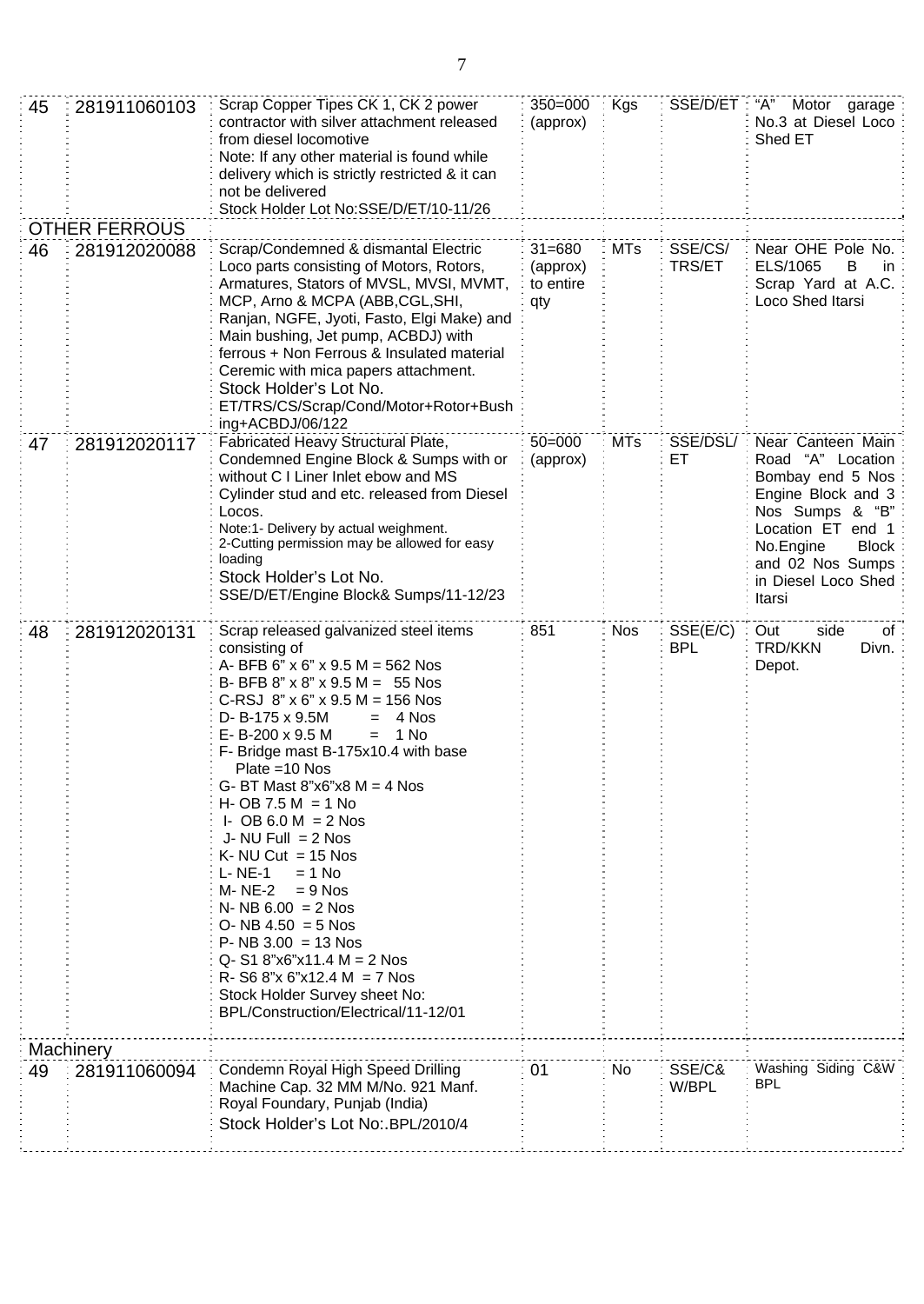| Vehicle                                                                                                                                                                                                                                                                                                      |                      |                                                                                                                                                                                                                        |                        |                                    |                                                                                       |                                                                          |
|--------------------------------------------------------------------------------------------------------------------------------------------------------------------------------------------------------------------------------------------------------------------------------------------------------------|----------------------|------------------------------------------------------------------------------------------------------------------------------------------------------------------------------------------------------------------------|------------------------|------------------------------------|---------------------------------------------------------------------------------------|--------------------------------------------------------------------------|
| Condemned Matador No. MKD/<br>50<br>280910110483<br>6248 Make- Bajaj with stepni Chassis No.<br>616-FD 315811, 09 seater year of<br>manufacture 1987<br>Note: Delivery by Number<br>Stock Holder SS-11 No:<br>W/ET/2007/01                                                                                   |                      | 01                                                                                                                                                                                                                     | No                     | <b>SSE</b><br>(Works)/<br>(Main)ET | SSE(Works)<br>(Maint)<br>office compound Itarsi                                       |                                                                          |
| 51                                                                                                                                                                                                                                                                                                           | 281911120277         | Condemn Pick Up Van Model LGL MOD-<br>01<br>6420 Chasis No.4507641 Make Mahindra &<br>Mahindra Ltd.<br>Stock Holder D.S. 8 Note No:<br>382612 dt.11.10.11                                                              |                        | No                                 | SSE/TRD/<br><b>BINA</b>                                                               | Available<br>in<br>SSE/TRD/BHS                                           |
| <b>LOCO</b>                                                                                                                                                                                                                                                                                                  |                      |                                                                                                                                                                                                                        |                        |                                    |                                                                                       |                                                                          |
| Condemned Ferrous Engine Hood and<br>52<br>281912020132<br>Chassis released from Cond. Loco No.<br>17259, 18389, 17249<br>Note:1- Both side CBC Yoke found in the lot<br>can not be delivered.<br>2-If any non ferrous found in the lot can not<br>be deliverd.<br>Stock Holder Lot No:<br>SSE/D/ET/11-12/27 |                      | 03                                                                                                                                                                                                                     | <b>Nos</b>             | SSE/D/ET                           | In Diesel Shed ET<br>Between Line<br>No.<br>10 & 11 Near<br>Washveseen<br>Bombay end. |                                                                          |
|                                                                                                                                                                                                                                                                                                              |                      | <b>PART-B' DEPOT</b>                                                                                                                                                                                                   |                        |                                    |                                                                                       |                                                                          |
|                                                                                                                                                                                                                                                                                                              | <b>NON-FERROUS</b>   |                                                                                                                                                                                                                        |                        |                                    |                                                                                       |                                                                          |
| 53                                                                                                                                                                                                                                                                                                           | 280911070043         | <b>SCRAP CONDEMNED CEILING FAN SORT</b><br>AND SIZES WITH OR WITHOUT BLADE AND<br>ROD RECEIVED FROM BPL DIVISION.<br>Stock Holder's Lot No.<br>BPL/CRWS/FAN/11-12/03/0040                                              | 1211                   | <b>Nos</b>                         | Dy.CMM/<br>CRWS/<br><b>BPL</b>                                                        | Room No 04 /<br><b>SCRAP YARD/</b><br>CRWS / BPL                         |
| 54                                                                                                                                                                                                                                                                                                           | 280911120132         | SCRAP CEILING FAN WITH MOTOR SORT<br>AND SIZES WITH OR WITHOUT BLADE AND<br>ROD.<br>Stock Holder's Lot No.<br>BPL/CRWS/FAN/11-12/06/0129                                                                               | 1818                   | <b>Nos</b>                         | Dy.CMM/<br>CRWS/B<br>PL                                                               | Room No 06 / R.<br>Road<br>Section<br><b>SCRAP</b><br>YARD<br>CRWS / BPL |
| 55                                                                                                                                                                                                                                                                                                           | 280910030468         | SCRAP Copper cable with PVC and<br>Rubber of different sizes with minor<br>attachment of ferrous & brass.<br>(will be sold to CPCB approved purchaser)<br>Stock Holder's Lot No.<br>BPL/CRWS/09-10/Copper Cable/13/221 | 2300<br>(Approx)       | Kgs                                | Dy.CMM/<br>CRWS/B<br>PL                                                               | Cage/ETL Shop/<br>CRWS/BPL                                               |
|                                                                                                                                                                                                                                                                                                              | <b>Machinery</b>     |                                                                                                                                                                                                                        |                        |                                    |                                                                                       |                                                                          |
| 56                                                                                                                                                                                                                                                                                                           | 280911120158         | SCRAP submersible pump with or without<br>motor of sort and sizes.<br>Stockholder's Lot No<br>BPL/CRWS/11-12 / Pump / 06/0155                                                                                          | 12                     | Set                                | Dy.CMM/<br>CRWS/B<br>PL                                                               | POLE-11 NEW<br>SHED/SCRAP<br>YARD/ CRWS/<br><b>BPL</b>                   |
| 57                                                                                                                                                                                                                                                                                                           | 280912020220         | SCRAP plate Bending and Straightening<br>Machine with motor, Plant No 032M, Sr. No<br>235, Model No Type PRBS-53011, code-<br>235.<br>Stockholder's Lot No<br>BPL/CRWS/ 11-12/ Bending Machine/09/0211                 |                        | No.                                | Dy.CMM/<br>CRWS/B<br>PL                                                               | In front of Steel Yard<br>gate / Shell component<br>Shop / CRWS / BPL    |
|                                                                                                                                                                                                                                                                                                              | <b>MISCELLANEOUS</b> |                                                                                                                                                                                                                        |                        |                                    |                                                                                       |                                                                          |
| 58                                                                                                                                                                                                                                                                                                           | 280911120127         | SC L. P. SHEET OFF CUTS AND PIECES OF<br>SORT AND SIZES<br>Stockholder's Lot No<br>BPL /CRWS/11-12/ LP SHEET/ 06/0124                                                                                                  | $10 = 000$<br>(Approx) | <b>MTs</b>                         | Dy.CMM/<br>CRWS/B<br>PL                                                               | Near New shed and<br>Railway track/SCRAP<br>YARD/ CRWS/<br><b>BPL</b>    |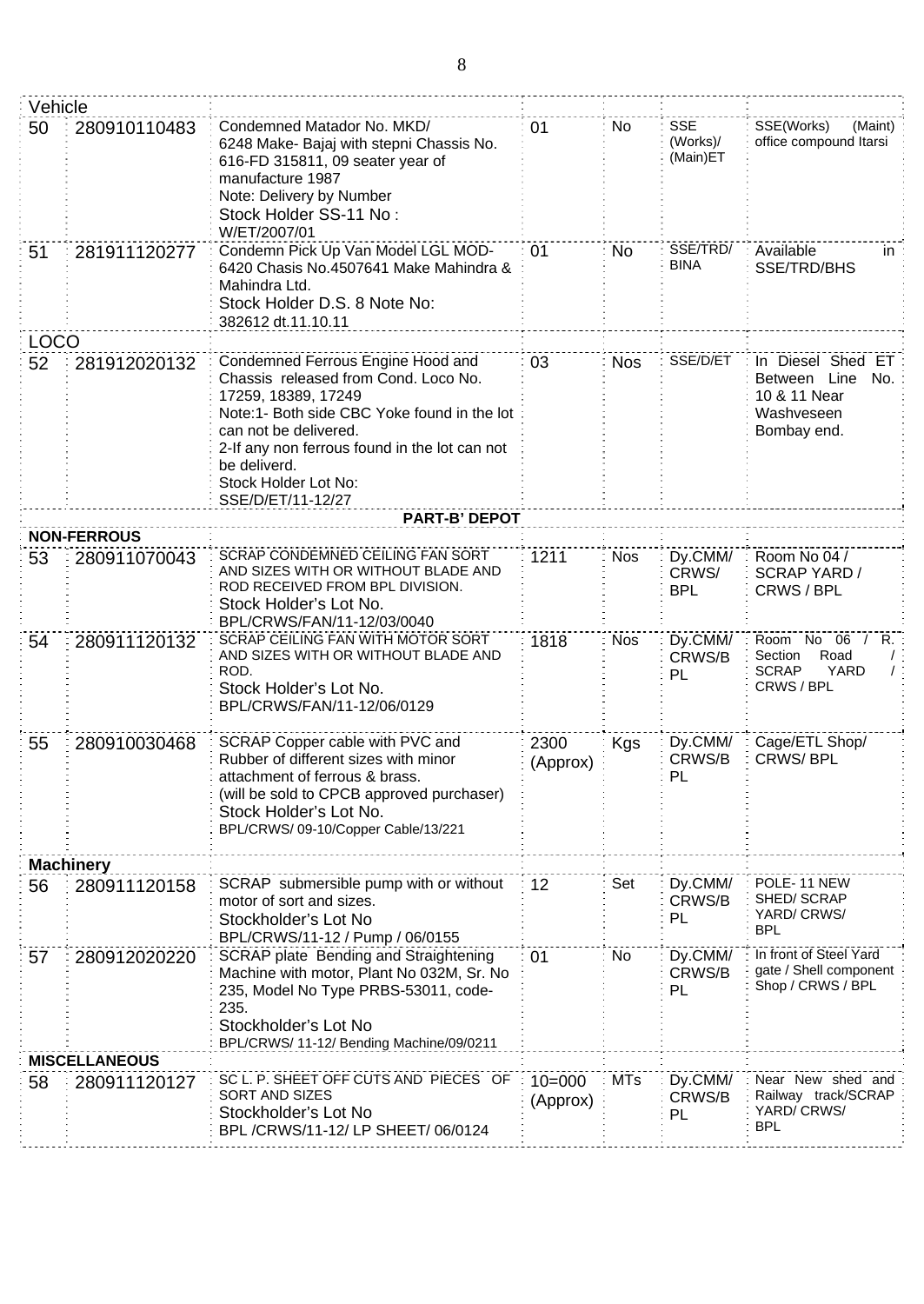| 59 | 280911120128               | SCRAP EMPTY FEVICOL DRUM with or without: 218<br>lid CAP 20 TO 25 LTRS.<br>Stockholder's Lot No<br>BPL/CRWS/11-12/P-DRUM/06/0125                                                                                                                                                                                                                                                                                                                                                                                                                                                                                                                                                                                                                                                                                                                                                                                                                                             |                                               | <b>Nos</b> | Dy.CMM/<br>CRWS/B<br>PL  | A-Area /SCRAP/<br>YARD/CRWS/BPL                                          |
|----|----------------------------|------------------------------------------------------------------------------------------------------------------------------------------------------------------------------------------------------------------------------------------------------------------------------------------------------------------------------------------------------------------------------------------------------------------------------------------------------------------------------------------------------------------------------------------------------------------------------------------------------------------------------------------------------------------------------------------------------------------------------------------------------------------------------------------------------------------------------------------------------------------------------------------------------------------------------------------------------------------------------|-----------------------------------------------|------------|--------------------------|--------------------------------------------------------------------------|
| 60 | 280912010200               | SCRAP BERTHS AND SEAT, BACK REST<br>$35 = 000$<br>RELEASED FROM COACHES OF SORT AND<br>(Approx)<br>SIZES WITH OR WITHOUT FERROUS FRAME<br>, COIR / FOAM /LP SHEET / PLYWOOD WITH<br>OR WITHOUT REXINE INCLUDING FERROUS<br>/ NON FERROUS ATTACHMENT LIKE<br>SCREW, NUTS, BOLTS, STRIPS, RIVETS,<br>SPRINGS, HINGES ETC.<br>RESTRICTED ITEMS-RECRON WILL NOT<br>BE DELIVERD IF ANY.<br>Stockholder's Lot No<br>BPL/CRWS/11-12/RES.BERTH/08/0192                                                                                                                                                                                                                                                                                                                                                                                                                                                                                                                               |                                               | <b>MTs</b> | Dy.CMM/<br>CRWS/B<br>PL  | K-105 to K-130 /<br>Scrap Yard / CRWS<br>/BPL                            |
| 61 | 280912010201               | SCRAP BERTHS AND SEAT, BACK REST<br>$20 = 000$<br>RELEASED FROM COACHES OF SORT AND<br>(Approx)<br>SIZES WITH OR WITHOUT FERROUS FRAME<br>COIR / FOAM /LP SHEET / PLYWOOD WITH<br>OR WITHOUT REXINE INCLUDING FERROUS<br>/ NON FERROUS ATTACHMENT LIKE<br>SCREW, NUTS, BOLTS, STRIPS, RIVETS,<br>SPRINGS, HINGES ETC.<br>RESTRICTED ITEMS-RECRON WILL NOT<br>BE DELIVERD IF ANY.<br>Stockholder's Lot No<br>BPL/CRWS/11-12/GEN.BERTH/08/0193                                                                                                                                                                                                                                                                                                                                                                                                                                                                                                                                 |                                               | <b>MTs</b> | Dy.CMM/<br>CRWS/B<br>PL  | L-151 TO L-140<br>/Scrap Yard / CRWS<br>/ BPL                            |
| 62 | 280912020209               | Scrap Compreg ply with pvc of sort and<br>sizes released from coaches with or without<br>attachment of pvc, minor ferrous i.e nails,<br>screw and small strip if any.<br>Stockholder's Lot No<br>BPL/CRWS/11-12/PVC-PLY/09/0200                                                                                                                                                                                                                                                                                                                                                                                                                                                                                                                                                                                                                                                                                                                                              | $47 = 000$<br>(Approx)                        | <b>MTs</b> | Dy.CMM/<br>CRWS/B<br>PL  | EP-185 to EP-186/R.<br>section Road/<br><b>SCRAP YARD /CRWS</b><br>/ BPL |
| 63 | 280912020216               | SCRAP VESTIBULE RUBBER WITH OR<br>WITHOUT MINOR FERROUS ATTACHMENT<br>LIKE NUT, BOLT, WASHER AND STRIPS ETC.<br>Stockholder's Lot No<br>BPL/CRWS/11-12/RUBBER/09/0207                                                                                                                                                                                                                                                                                                                                                                                                                                                                                                                                                                                                                                                                                                                                                                                                        | $33 = 830$<br>(Approx)                        | <b>MTs</b> | Dy.CMM/<br>CRWS/B<br>PL  | D-300 to D-306<br>/SCRAP YARD<br><b>CRWS/BPL</b>                         |
|    | Hazardous                  |                                                                                                                                                                                                                                                                                                                                                                                                                                                                                                                                                                                                                                                                                                                                                                                                                                                                                                                                                                              |                                               |            |                          |                                                                          |
| 64 | $\frac{1}{2}$ 280911120165 | Misc. released material from coaches<br>unserviceable scrap consisting pieces of<br>PVC sheet, broken LP sheet, PVC/plastic<br>container, PVC/Plastic/Rubber hose pipes.<br>foam rubber, coir, Rexine, broken HDPE<br>chute. FRP items, Shutter frame, louvers,<br>Inlay, front cover of axle, small broken<br>piece of rubber item, packing material such<br>as polythene bags, un useable gunny bags,<br>broken wooden packing box, Limpet sheet,<br>packing (rubber/ fiber/ wooden) bolster &<br>draw gear etc. Nylon bushes & Nylon Items,<br>wire rope, card board, paper broken pieces<br>of of thermacole, broken glass pieces, floor<br>sweeping sand, mud, saw dust etc.<br>NOTE:- 1-Ferrous and non ferrous material<br>except minor attachment with lot will not be<br>delivered. If any<br>2- All materials should be lifted below road<br>level and sweeping condition.<br>3- Qty.180 $M3$ (approx)<br>Stockholder's Lot No<br>CRWS/BPL/MECH/PCR/11-12/05/Misc. | $180 = 000$ M3<br>$\langle$ appro`x $\rangle$ |            | SSE/PCR<br>/CRWS/B<br>PL | New scrap yard Bin<br>No 03                                              |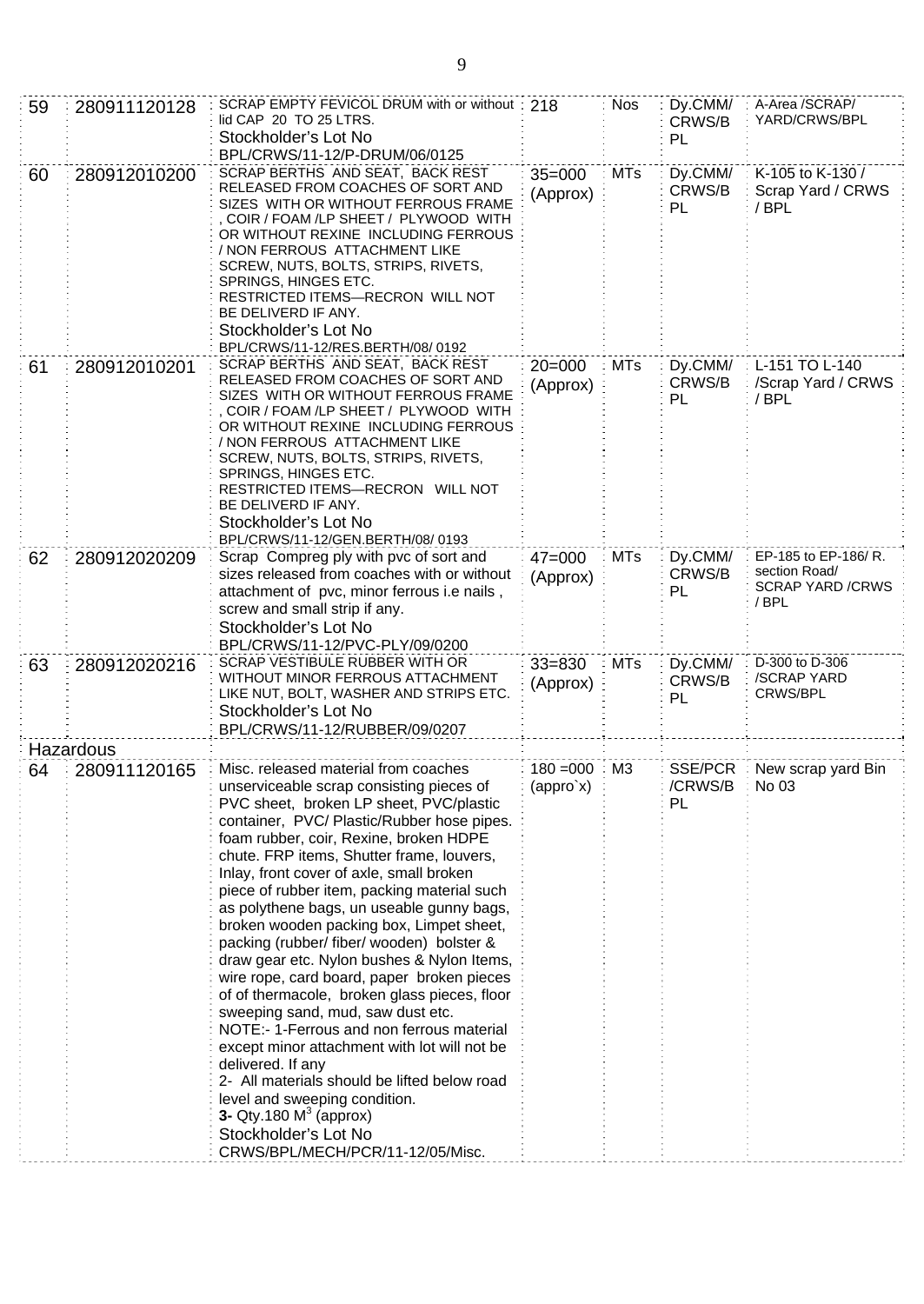|    |                              | released material                                                                                                                                                                                                                                                                                                                                                                                                                                                                                                                                                                                                                                                                                                                                                                                                                                                                                                                                                     |                         |    |                                 |                                                                             |
|----|------------------------------|-----------------------------------------------------------------------------------------------------------------------------------------------------------------------------------------------------------------------------------------------------------------------------------------------------------------------------------------------------------------------------------------------------------------------------------------------------------------------------------------------------------------------------------------------------------------------------------------------------------------------------------------------------------------------------------------------------------------------------------------------------------------------------------------------------------------------------------------------------------------------------------------------------------------------------------------------------------------------|-------------------------|----|---------------------------------|-----------------------------------------------------------------------------|
| 65 | 280911120166                 | Misc. released material from coaches<br>unserviceable scrap consisting pieces of<br>PVC sheet, broken LP sheet, PVC/plastic<br>container, PVC/ Plastic/Rubber hose pipes.<br>foam rubber, coir, Rexine, broken HDPE<br>chute. FRP items, Shutter frame, louvers,<br>Inlay, front cover of axle, small broken<br>piece of rubber item, packing material such<br>as polythene bags, un useable gunny bags,<br>broken wooden packing box, Limpet sheet,<br>packing (rubber/ fiber/ wooden) bolster &<br>draw gear etc. Nylon bushes & Nylon Items,<br>wire rope, card board, paper broken pieces<br>of of thermacole, broken glass pieces, floor<br>sweeping sand, mud, saw dust etc.<br>NOTE:- 1-Ferrous and non ferrous material<br>except minor attachment with lot will not be<br>delivered. If any<br>2- All materials should be lifted below road<br>level and sweeping condition<br>Stockholder's Lot No<br>CRWS/BPL/MECH/PCR/11-12/04/Misc.<br>released material | $170 = 000$<br>(approx) | M3 | <b>SSE/PCR</b><br>/CRWS/B<br>PL | New scrap yard Bin<br>No 06                                                 |
| 66 | 280911120167                 | Misc. released material from coaches<br>Unserviceable scrap consisting. Rexine,<br>torm/pieces, coir foam, foam rubber pieces,<br>cut pieces of recron and polythene bags<br>etc.<br>NOTE:- 1-Ferrous and non ferrous material<br>except minor attachment with lot will not be<br>delivered. If any<br>2- All materials should be lifted below road<br>level and sweeping condition.<br>Stockholder's Lot No<br>CRWS/BPL/MECH/PCR/11-12/03/Misc.<br>released material                                                                                                                                                                                                                                                                                                                                                                                                                                                                                                 | $225 = 000$<br>(approx) | ΜЗ | SSE/PCR<br>/CRWS/B<br>PL        | In front of main gate<br>of scrape yard<br>between E.Pole No.<br>102 to 103 |
|    | letter on Firm's letterhead. | <b>NOTE</b><br>(1) Scrap Battery / Waste Oil lots can be bid only by Firm's registered (valid) with MOEF (CPCB<br>Certificate holder) as Recyclers/Re-processors and having environmentally sound management<br>facilities. The person actually bidding on the firm's behalf will have to produce namely authorization                                                                                                                                                                                                                                                                                                                                                                                                                                                                                                                                                                                                                                                |                         |    |                                 |                                                                             |

- (2) **No fire arms** / **weapon** will be allowed inside the auction hall.
- (3) After getting the Delivery Order in division lots, the scrap purchaser will contact the **DMM/EA to DRM/BPL** in the Division, along with a written request for delivery of the sold lot of scraps (other than scrap depot lots).
- **(4) Interest rate in case of delayed payment will be charged @ 7% above the Base Rate of State Bank of India prevailing on the date of auction (Railway Board letter No.2010/RS/S/709/36 Dt. 24/12/2010).**
- (5) The auction sale is subject to the General Conditions of Auction Sale, the Special Condition of Auction sale, which was circulated, vide COS JBP's letter No. WCR/SHQ/1401/Sales/01 Dated 07/06/2004 and any other condition, which will be announced/ circulated at the time of auction sale or with catalogue. The auction catalogue and general conditions of sale are also available on West Central Railway's official website: [www.wcr.indianrailways.gov.in.](http://www.wcr.indianrailways.gov.in/) The purchasers are bound to accept the general condition available on West Central Railway's official website.
- (6) The EMD stands forfeited if balance sale value not deposited by purchasers within the 50 days from the date of auction
- (7) Only one bidder will represent a participating firm in the auction.